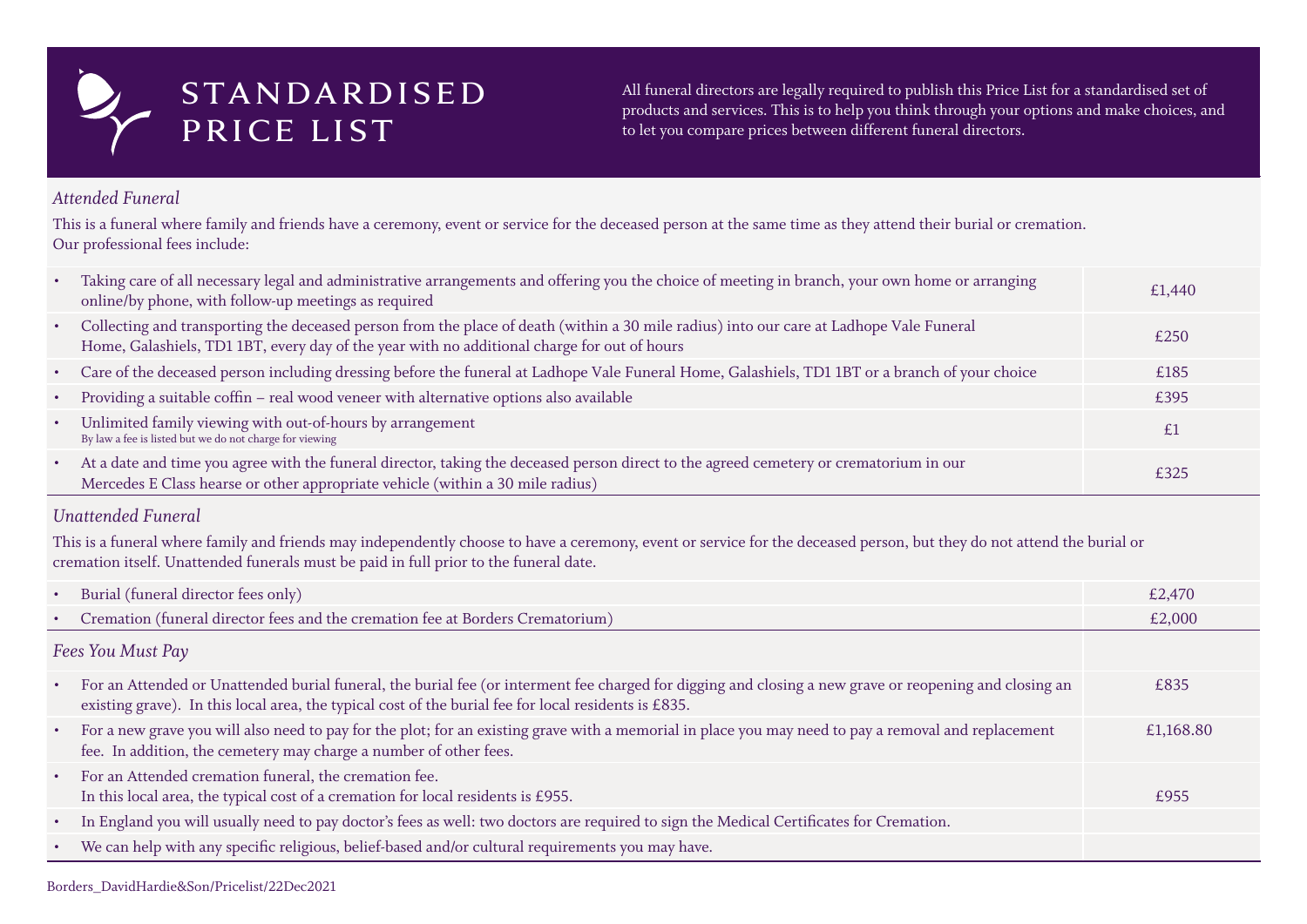### *Additional Funeral Director Products And Services*

As every funeral is different, we're able to supply a range of optional, additional products and services, or to arrange (on your behalf) for a third party to supply them.

*Additional elements we include in our fee at no additional charge are:*

- Cortege routes to local places of significance
- Collection and delivery of valuables or clothing locally
- Online obituary Included
- Dressing and make-up
- Use of service chapel
- Additional staff required on the day
- Saturday morning funeral option
- Delivery of ashes locally

*Additional elements that incur a charge are:*

- $\blacksquare$  Embalming  $\blacksquare$
- Embalming for a woodland burial
- 
- Additional transfers of the deceased person's body such as to their home, to a place of worship for viewing
- Limousines up to six passengers
- Alternative hearse transport such as horse drawn carriage, motorbike, Landrover, tractor etc.
- Mileage for long distance removals (outwith a 30 mile radius)
- Mileage for long distance funerals (outwith a 30 mile radius) for hearses and limousines
- Funeral officiant (eg. celebrant, minister of religion etc.)
- Performers or musicians
- Services supplied outside of normal office hours
- Webcast/live streaming (when not provided by a venue)
- Webcast/live streaming from a cemetery
- Officiant's cars
- Orders of service, typically A5, 4 sided brochure with colour or mono images
- Attending ashes interments
- You can choose to take care of some arrangements without our involvement or you can use a different supplier.

| $\bullet$ | Embalming                                                                                                   | £100                                                  |
|-----------|-------------------------------------------------------------------------------------------------------------|-------------------------------------------------------|
|           | Embalming for a woodland burial                                                                             | £150                                                  |
| $\bullet$ | Coffin                                                                                                      | £395 - £10,000                                        |
|           | Additional transfers of the deceased person's body such as to their home, to a place of worship for viewing | £325                                                  |
| $\bullet$ | Limousines - up to six passengers                                                                           | £300                                                  |
|           | Alternative hearse transport such as horse drawn carriage, motorbike, Landrover, tractor etc.               | <b>POA</b>                                            |
| $\bullet$ | Mileage for long distance removals (outwith a 30 mile radius)                                               | £1.50/mile                                            |
| $\bullet$ | Mileage for long distance funerals (outwith a 30 mile radius) for hearses and limousines                    | £3.00/mile                                            |
| $\bullet$ | Funeral officiant (eg. celebrant, minister of religion etc.)                                                | $£160 - £200$                                         |
|           | Performers or musicians                                                                                     | <b>POA</b>                                            |
|           | Services supplied outside of normal office hours                                                            | <b>POA</b>                                            |
| $\bullet$ | Webcast/live streaming (when not provided by a venue)                                                       | <b>POA</b>                                            |
| $\bullet$ | Webcast/live streaming from a cemetery                                                                      | <b>POA</b>                                            |
| $\bullet$ | Officiant's cars                                                                                            | £175                                                  |
|           | Orders of service, typically A5, 4 sided brochure with colour or mono images                                | £30 set-up $1^{st}$ 15 copies<br>+ £1 copy additional |
|           | Attending ashes interments                                                                                  | £175                                                  |
|           |                                                                                                             |                                                       |

Borders\_DavidHardie&Son/Pricelist/22Dec2021

| Included        |
|-----------------|
| Included        |
| Included        |
| Included        |
| Included        |
| <b>Included</b> |
| Included        |
| Included        |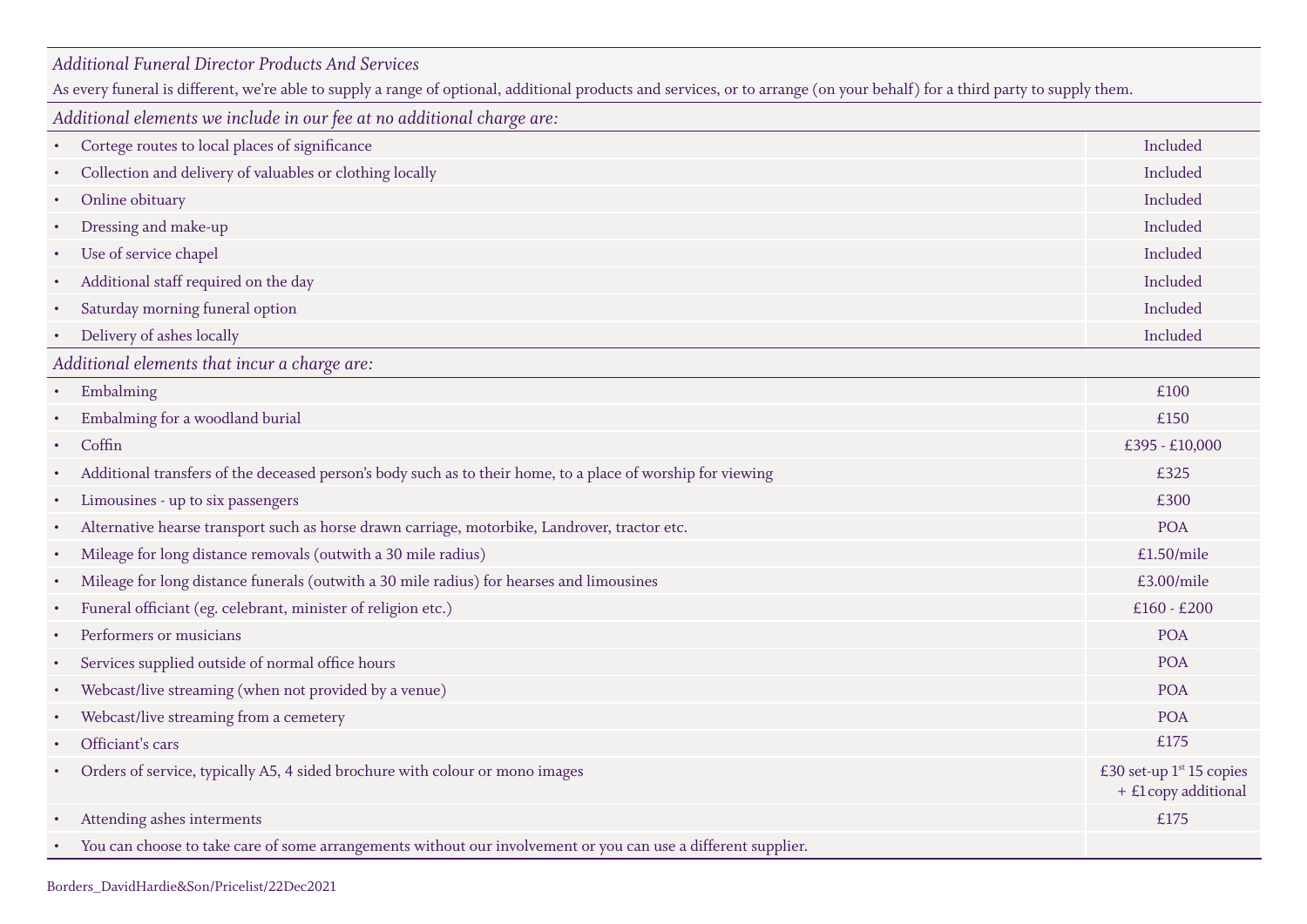|                                                       | <b>BORDERS</b>                                   | MORTONHALL                         | <b>SEAFIELD</b> | WARRISTON  |
|-------------------------------------------------------|--------------------------------------------------|------------------------------------|-----------------|------------|
| Standard attended cremation                           | £955                                             | £859                               | £856            | £856       |
| <b>Standard Attended Cremation (Saturday morning)</b> | £1,325                                           | £1,017                             | £856            | £856       |
| Unattended cremation                                  | £275                                             | £364                               | £380            | £380       |
| Memorial service only                                 | £370                                             | £411                               | £364            | £364       |
| Additional time slot                                  | £370                                             | £286                               | £37             | £37        |
| Organist                                              | $\overline{\phantom{a}}$                         | £50.50                             | £47             | £47        |
| Webcast                                               | £60                                              | £61.92                             | £60             | £60        |
| DVD/USB of service                                    | £60                                              | £58.44                             | £25             | £25        |
| Length of standard slot                               | 60 minutes                                       | 60 minutes                         | 60 minutes      | 60 minutes |
| Reduced fee services                                  | £725<br>09:00 or<br>09:30 and<br>20 mins<br>only | £568/659<br>09:00 or<br>09:30 only |                 |            |